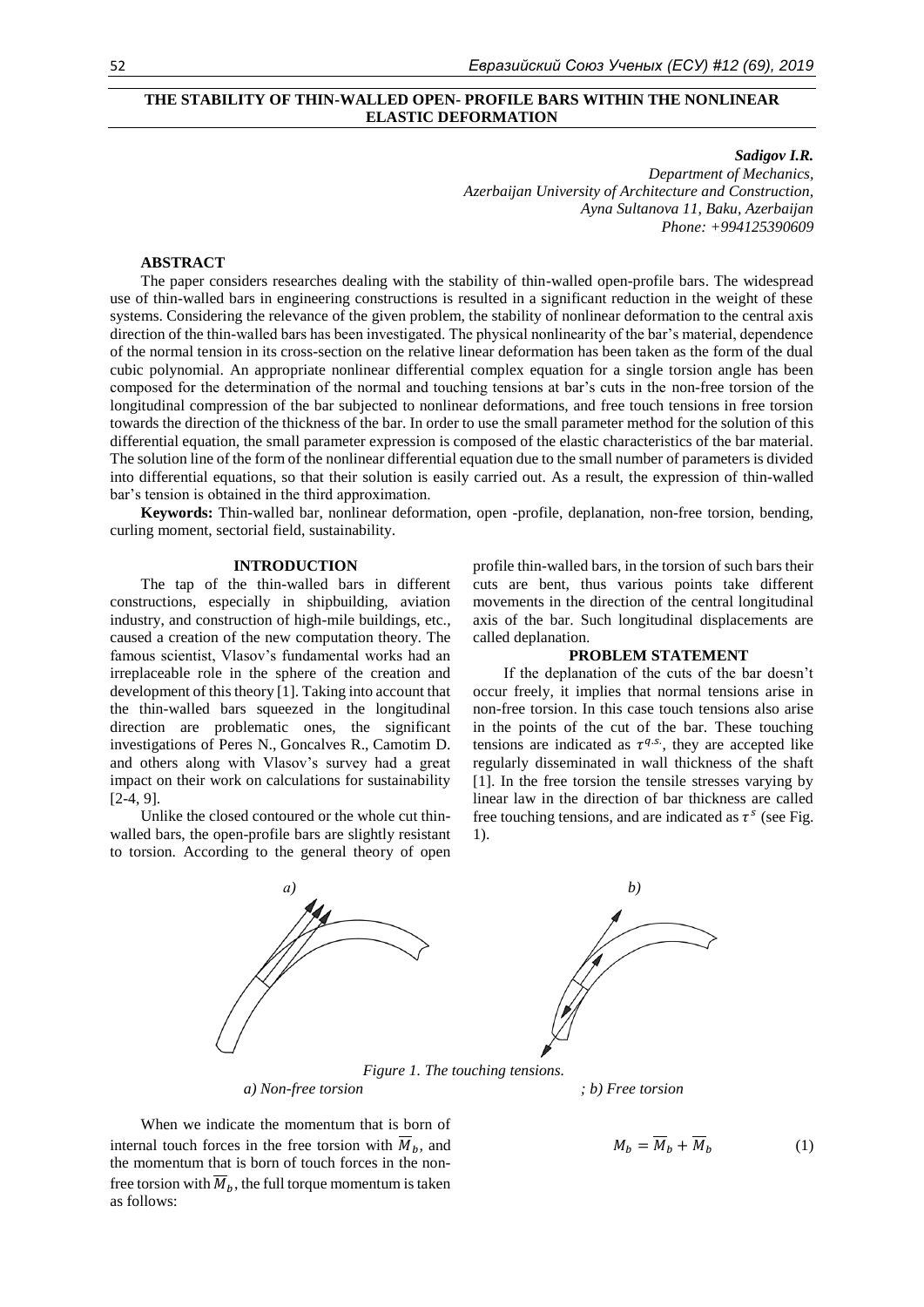The shift (deplanation) u of any point of the cut of the bar to the longitudinal axis x can be taken as follows [2]:

$$
u = -\alpha(x) \cdot \omega(s), \tag{2}
$$

here  $\alpha(x)$  – is the relative torsional angle of bar, which is the function of *x* variable,  $\omega(s)$  – is the sectorial area of *S* function. Sectorial area as rotation of radius-vector that takes its beginning from any polar point *k* is assumed as double area resulting from the movement of the last (the second) point on the middle line of the bar wall (Fig. 2).



*Figure 2. The sectorial area.*

The negative symbol in Eq. (2) indicates the counterclockwise rotation of the radius-vector. Considering that the bar material is non-linear elastic, we find normal tension in its most extreme non-free torsion in the cut of the bar as follows [5]:

$$
\sigma_x = E_o \varepsilon_x - E_1 \varepsilon_x^3,\tag{3}
$$

here  $E_0, E_1$  – are elastic constants of the bar material,  $\varepsilon_x$  is the relative longitudinal linear deformation.

## **Choosing the Method of Solution**

Let's make the last expression as follows:

$$
\sigma_x = E_o \varepsilon_x (1 - v \beta \varepsilon_x^2), \tag{4}
$$

here  $v = \frac{E_1}{E}$  $\frac{E_1}{E_0} \varepsilon_{m.h.}^2$  – is the small parameter drawn from the elasticity of the bar material

 $(\nu < 1)$ ,  $\beta = 1/\varepsilon_{m.h.}^2$ ,  $\varepsilon_{m.h.}$  - is the relative deformity of the material due to the range of the tolerance of the material [6].

Using Koshi dependences and considering Eq. (2), we can write the following:

$$
\varepsilon_x = -\frac{d\alpha(x)}{dx} \cdot \omega(s),\tag{5}
$$

here the single torsion angle  $\alpha(x)$  equals to derivative of  $\theta$  – through *x* variable:

$$
\alpha=-\frac{d\theta}{dx}
$$

Taking into account the last equation, we can substitute Eq. (5) with Eq. (4) and have:

$$
\sigma_x = -E_o \left[ \frac{d^2 \theta}{dx^2} \omega(s) - \nu \beta \left( \frac{d^2 \theta}{dx^2} \right)^3 \cdot \left( \omega(s) \right)^3 \right] (6)
$$

Considering the following equilibrium Eq. (6) we determine the touching tensions:  $\partial \sigma_x$  $\frac{\partial \sigma_x}{\partial x} + \frac{\partial \tau}{\partial s}$  $\frac{\partial t}{\partial s} = 0$ , from here

$$
\tau = -\int_0^s \frac{\partial \sigma_x}{\partial x} ds = E_o \left[ \frac{d^3 \theta}{dx^3} \int_0^s \omega ds - \nu \beta \cdot \frac{d}{dx} \left( \frac{d^2 \theta}{dx^2} \right)^3 \int_0^s \left( \omega(s) \right)^3 ds \right] \tag{7}
$$

We take the last equation and multiply it with the thickness of the bar wall *t* and get the intensity of the flood of the forces touching along its wall:

$$
\tau t = -\int_0^s \frac{\partial \sigma_x}{\partial x} t ds = E_o \left[ \frac{d^3 \theta}{dx^3} \int_0^s \omega t ds - v \beta \cdot \frac{d}{dx} \left( \frac{d^2 \theta}{dx^2} \right)^3 \int_0^s \left( \omega(s) \right)^3 t ds \right]
$$
(8)

In Eq. (8) we mark  $tds = dF$  and  $\tau \cdot t = q$ , but integrals are indicated as follows:

 $-S_{\omega}=\int_0^s$  $\int_0^5 \omega dF$  – sectorial static momentum (unit of measurement  $\text{sm}^4$ ),

 $-J_{\omega}=\int_0^s$  $\int_0^s \omega^2 dF$  – sectorial inertial momentum (unit of measurement sm<sup>6</sup>).

Considering these signs, we make Eq. (8) in the following form [7]: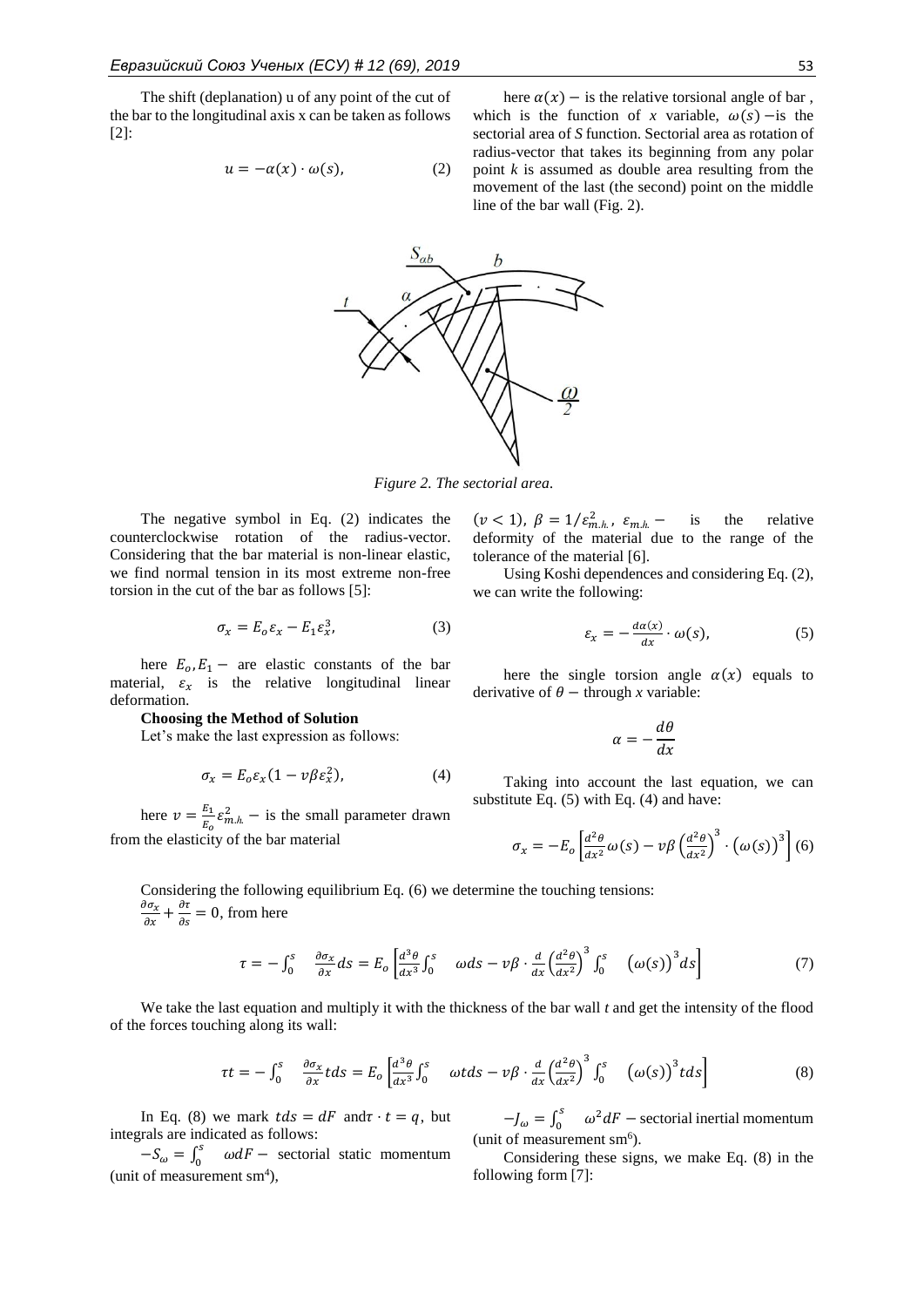$$
q = E_o \left[ \frac{d^3 \theta}{dx^3} S_{\omega} - \nu \beta \cdot \frac{d}{dx} \left( \frac{d^2 \theta}{dx^2} \right)^3 \cdot \int_F \omega^3 dF \right] \tag{9}
$$

We define the  $\overline{M}_b$  momentum due to arrow passing through the *k* pole of the tensile forces in the

non-free torsion. As it is seen from Fig. 3,  $\text{sm}^6$  is polar momentum of elemental force  $q\rho ds = q \cdot d\omega$  (here  $d\omega = \rho ds -$  is the growth of the sectorial area).



*Figure 3. Determination of momentum of the touched force.*

Momentum alternative  $\overline{M}_b$  is written as follows:

$$
\overline{M}_b = \int_F \quad q d\omega = E_o \left[ \frac{d^3 \theta}{dx^3} \int_F \quad d\omega \int_F \quad \omega dF - v \beta \cdot \frac{d}{dx} \left( \frac{d^2 \theta}{dx^2} \right)^3 \cdot \int_F \quad d\omega \int_0^s \quad \omega^3 dF \right],
$$

here integration is carried out on all *F* areas.

We get this equation through partial integration:

$$
\overline{M}_b = E_o \left[ \frac{d^3 \theta}{dx^3} \left( \omega \int_F \omega dF - J_\omega \right) - \nu \beta \cdot \frac{d}{dx} \left( \frac{d^2 \theta}{dx^2} \right)^3 \cdot \left( \omega \int_F \omega^3 dF - \int_F \omega^4 dF \right) \right] \tag{10}
$$

In the definition of the sectorial area the starting position of the radius-vector is determined by the fact that the exact sectorial static momentum of the field is zero, that is:

$$
S_{\omega,F} = \int_F \omega dF = 0 \tag{11}
$$

# **Realization of the Method**

Taking into consideration the above-mentioned symbols, we put Eq. (10) in this form:

$$
\overline{M}_b = -E_o \left[ J_\omega \cdot \frac{d^3 \theta}{dx^3} - \nu \beta \cdot \frac{d}{dx} \left( \frac{d^2 \theta}{dx^2} \right)^3 \cdot \left( \omega \int_F \omega^3 dF - \int_F \omega^4 dF \right) \right]
$$
(12)

We can write the momentum of the tensile forces of the profile that are created by the free torsion as follows:

$$
\overline{M}_b = GJ_k \cdot \frac{d\theta}{dx} \tag{13}
$$

here  $GJ_k$  is rigidity of profile in torsion,  $J_k$  is inertia momentum of torsion. We can write the equation in the following way (if profile consists of rectangle):

$$
J_k = \frac{1}{3} \eta \sum_{i=1}^n s_i \cdot t_i^3,
$$
 (14)

here  $S_i$  is the length of the *i* small wall,  $t_i$  is the thickness, and  $\eta$  – is the ratio that is the basis of the shape of the cut. The unit of  $J_k$  measurement is  $sm^4$ .

According to Eq. (1) the general torsional momentum equals to the sum of Eq. (12) and Eq. (13):

$$
M_b = -E_o \left[ J_\omega \cdot \frac{d^3 \theta}{dx^3} - \nu \beta \cdot \frac{d}{dx} \left( \frac{d^2 \theta}{dx^2} \right)^3 \cdot \left( \omega \int_F \omega^3 dF - \int_F \omega^4 dF \right) \right] + G J_k \frac{d\theta}{dx} \tag{15}
$$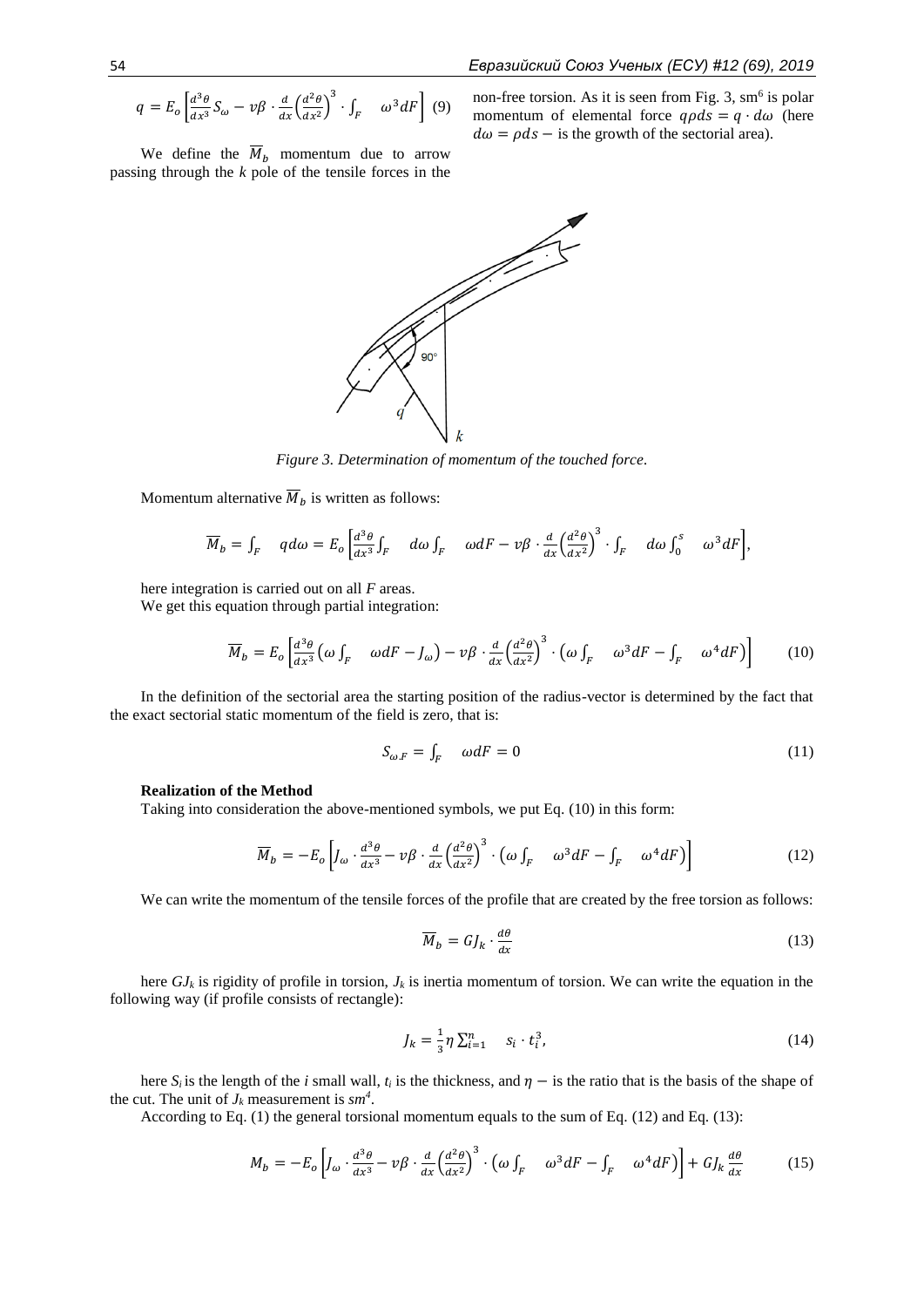This equation (Eq. 15) is the nonlinearial differential equation of the non-free torsion of the open profile thin-walled bar.

Let's express touching forces with the following new  $B(x)$  function of the momentum of the torsional forces in non-free torsion:

$$
\frac{dB}{dx} = \overline{M}_b \tag{16}
$$

here  $B$  is called bending – torsional bimoment (bumper), or simply bimoment, its unit of measurement is *kN-sm<sup>2</sup>* .

In the process of comparing Eq.  $(6)$  and Eq.  $(12)$ we get:

$$
\overline{M}_b = \frac{d\sigma_x}{dx} \cdot \frac{J_\omega}{\omega} \tag{17}
$$

While comparing Eq. (16) and Eq. (17) we get:

$$
\sigma_x = \frac{B \cdot \omega}{J_\omega} \tag{18}
$$

We can see from here that, the normal tensions in the non-free torsion are proportional to the bimoment, and while it is  $\sigma_r = 0$ ,  $B = 0$  is obtained.

form) (Fig. 4, a). Such bar with length of *l* is influenced by the squeezing *P* force in the direction of the centre

Placing Eq. (16) in Eq. (12) we integrate according to *x* and get the following:

$$
B = -E_o \left[ J_\omega \cdot \frac{d^2 \theta}{dx^2} - \nu \beta \left( \frac{d^2 \theta}{dx^2} \right)^3 \cdot \left( \omega \int_F \omega^3 dF - \int_F \omega^4 dF \right) \right]
$$
(19)

We differentiate both sides of Eq.  $(15)$  according to x and get:

$$
E_o \left[ J_\omega \cdot \frac{d^4 \theta}{dx^4} - \nu \beta \cdot \frac{d^2}{dx^2} \left( \frac{d^2 \theta}{dx^2} \right)^3 \cdot \left( \omega \int_F \omega^3 dF - \int_F \omega^4 dF \right) \right] - G J_k \frac{d^2 \theta}{dx^2} = \frac{dM_b}{dx} = m_b,
$$
 (20)

axis *x* [7].

Here  $m_b$  is the intensity of the external bending forces and we accept it as a positive quantity, because *M<sup>b</sup>* decreases while the value of *x* increases.

First of all, let's look at the existence form of the two symmetry arrows of the bar cut (double-headed



*D-the centre of bending Figure 4. a) Double-headed cut; b) About computing the torque of the squeezing force.*

Let's assume that all the longitudinal fibers except the central fibers are bending from the given force (to the direction of *x* arrow), i.e. the form of the loss of the tolerance in the torsion of the bar. When looking through the free edge of the bar at the *x* arrow we accept that the positive direction of the  $\theta$  rotation angle of any cut of the bar is turning counterclockwise [8].

Before deformation, accepting the fact that *dF* elemental pitch fits to any fiber in the cut of the bar parallel to *x* axis, after the torsion the bending radius of the very fiber will have the curve shape on the surface of the  $\rho$ circular cylinder (Fig. 4, b). Let's mark the vertical fiber and angle of the touch to this curve with $\psi$ . The  $\sigma \cdot dF$  elemental force that effects the fiber is spinning like  $\psi$  angle, creating the momentum around the *x* arrow, will also be expressed as  $\sigma \psi \rho dF$ , and the intensity of the full torque momentum will be expressed as follows:

$$
m_b = -\int_F \sigma \frac{d\psi}{dx} \rho \, dF, \qquad (21)
$$

or considering that  $\rho d\theta = \psi dx$  it will be like:

$$
m_b = -\sigma \frac{d^2 \theta}{dx^2} \int_F \rho^2 dF = -\sigma \frac{d^2 \theta}{dx^2} \int_P (22)
$$

here  $J_p$  is the polar inertia momentum due to the centre of the cut. Writing Eq. (22) for Eq. (20), we get the following nonlinear differential equation [10,11]: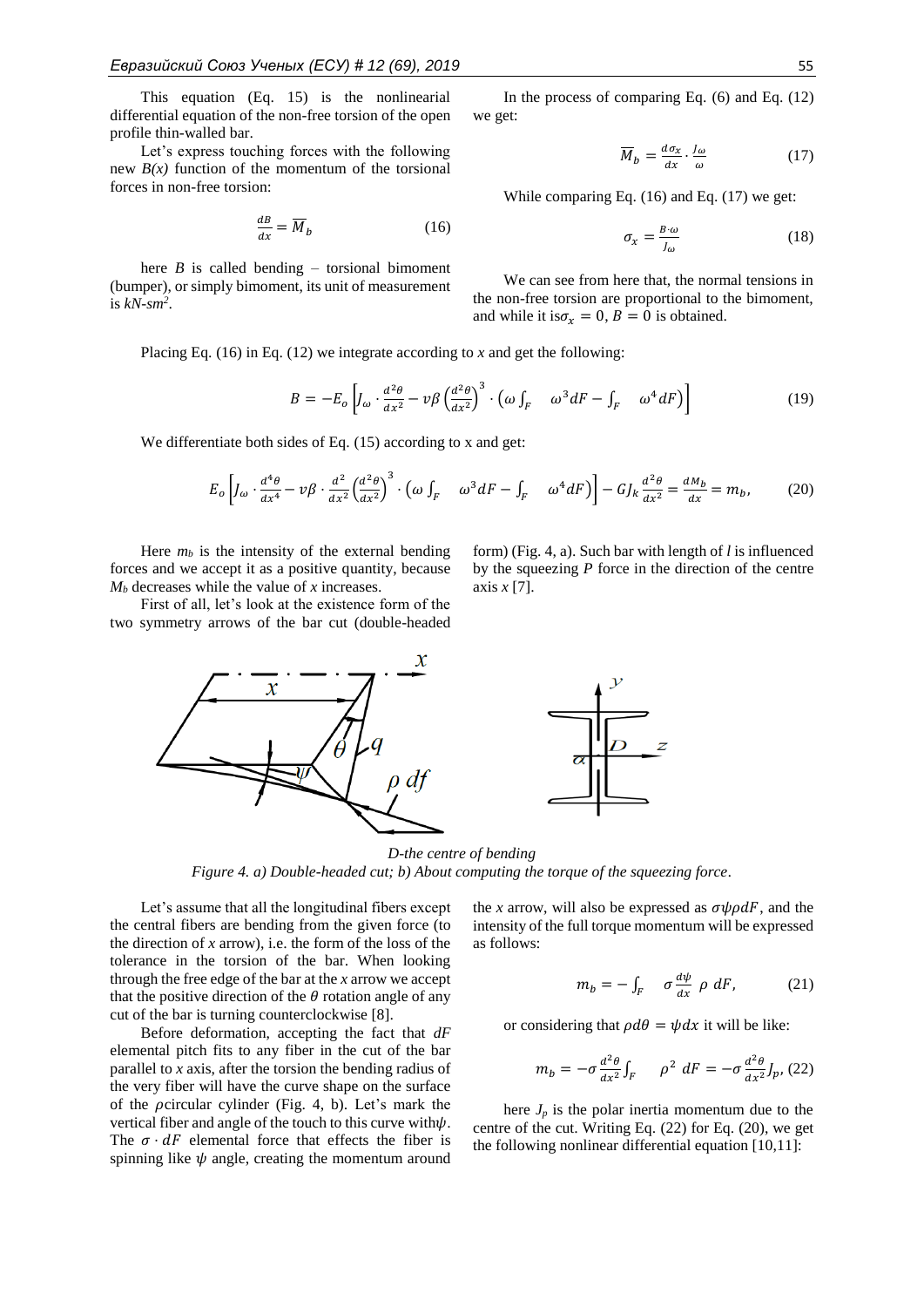$$
E_o \left[ J_\omega \cdot \frac{d^4 \theta}{dx^4} - \nu \beta \cdot \frac{d^2}{dx^2} \left( \frac{d^2 \theta}{dx^2} \right)^3 \cdot \left( \omega \int_F \omega^3 dF - \int_F \omega^4 dF \right) \right] + \left( \sigma J_p - G J_k \right) \frac{d^2 \theta}{dx^2} = 0, \tag{23}
$$

We solve this complex differential equation by using the small parameters method. For this purpose we put Eq. (23) in the following form:

$$
\frac{d^4\theta}{dx^4} - \nu \frac{\beta}{J_\omega} \cdot \frac{d^2}{dx^2} \left(\frac{d^2\theta}{dx^2}\right)^3 \left(\omega \int_F \omega^3 dF - \int_F \omega^4 dF\right) + \frac{\sigma \cdot J_p - GJ_k}{E_0 J_\omega} \cdot \frac{d^2\theta}{dx^2} = 0
$$
 (23')

We take the solution of the last equation in the following order for a small parameter:

$$
\theta = \theta_o + v\theta_1 + \ldots = \sum_{n=0}^{\infty} v^n \theta_n \qquad (n \ge 0)
$$
 (a)

We write (a) in the same equation and obtain the following linear differential equation system (the first two equations of the system were shown):

$$
\frac{d^4\theta_o}{dx^4} + \frac{\sigma_{b(o)} \cdot J_p - GJ_k}{E_o J_{\omega}} \cdot \frac{d^2\theta_o}{dx^2} = 0
$$
\n(24)

$$
\frac{d^4\theta_1}{dx^4} + \frac{\sigma_{b(o)} \cdot J_p - GJ_k}{E_o J_{\omega}} \cdot \frac{d^2\theta_1}{dx^2} = \frac{\beta}{J_{\omega}} \cdot \frac{d^2}{dx^2} \left(\frac{d^2\theta_o}{dx^2}\right)^3 \left(\omega \int_F \omega^3 dF - \int_F \omega^4 dF\right)
$$
(25)

The following substitution was accepted in Eq. (24):

$$
\frac{\sigma_{b(o)} \cdot J_p - G J_k}{E_o J_{\omega}} = k_o^2,\tag{26}
$$

We obtain its solution through the following way:

$$
\frac{d^2\theta_o}{dx^2} = C_1 \sin k_o x + C_2 \cos k_o x \tag{27}
$$

Since the boundary conditions are

$$
\mathcal{C}_2=0,\ \mathcal{C}_2\neq 0
$$

we get  $\sin k_o l = 0$ ;  $k_o l = n\pi$  or  $k_o = \frac{n\pi}{l}$ Accepting n=1, we write  $k_o = \pi/l$  in Eq. (26) and find the initial cost of the crisis tension:

$$
\sigma_{b(o)} = \frac{\pi^2 E_o J_o}{l^2 J_p} + \frac{G J_k}{J_p},\tag{28}
$$

Similarly to the strongest fasteners of the sharpest ends of the bars, we can write Eq. (28) in the following way:

$$
\sigma_{b(o)} = \frac{\pi^2 E J_o}{(\mu l)^2 J_p} + \frac{G J_k}{J_p},\tag{28'}
$$

Here the length coefficient of the bar may be equal to  $\mu = 0.5$ . If one of the cutting edges of the bar is tightly fastened and the other one is rolling  $\mu = 0.7$  is accepted.

Taking into account  $C_2 = 0$ , Eq. (27) takes the following form:

$$
\frac{d^2\theta_0}{dx^2} = C_1 \sin k_0 \, x \tag{29}
$$

Considering Eq. (29), the following complex differential in Eq. (25) is defined as:

$$
\frac{d^2}{dx^2} \left(\frac{d^2 \theta_0}{dx^2}\right)^3 = C_1^3 \left(-\frac{3}{4}k_0^2 \sin k_0 x + \frac{9}{4}k_0^2 \sin 3 k_0 x\right)
$$
(30)

Subsequenty, placing Eq. (30) in Eq. (25) we get: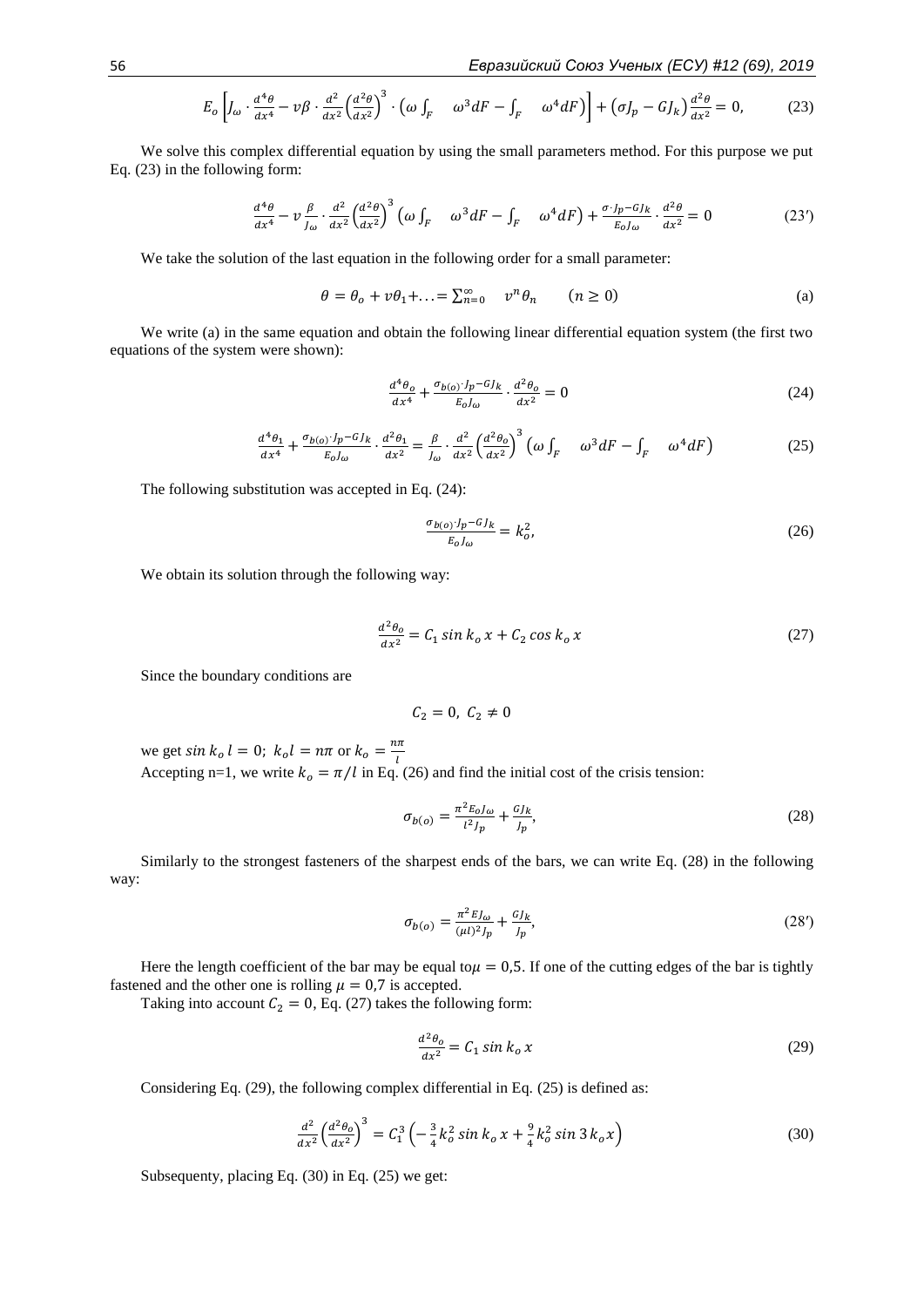$$
\frac{d^4\theta_1}{dx^4} + k_1^2 \cdot \frac{d^2\theta_1}{dx^2} = \frac{\beta}{J_\omega} C_1^3 \cdot \left( -\frac{3}{4} k_0^2 \sin k_0 x + \frac{9}{4} k_0^2 \sin 3 k_0 x \right)^3 \left( \omega \int_F \omega^3 dF - \int_F \omega^4 dF \right) \tag{31}
$$

here

$$
k_1^2 = \frac{\sigma_{b(1)} \cdot I_p - G J_k}{E_0 I_\omega} \tag{32}
$$

we accept the solution of the differential in Eq. (31) in the following way:

$$
\frac{d^2\theta_1}{dx^2} = D_1 \sin k_1 x + D_2 \cos k_1 x + C_1^3 k_0^2 (a \sin k_0 x + b \sin 3 k_0 x) \cdot \frac{\beta}{l_\omega} (\omega \int_F \omega^3 dF - \int_F \omega^4 dF) \tag{33}
$$

by substituting Eq. (33) in Eq. (25), we get equations *a* and *b*:

$$
a = -\frac{3}{4} \cdot \frac{1}{\alpha_k^2 - 1}, \quad b = \frac{9}{4} \cdot \frac{1}{\alpha_k^2 - 1}, \tag{34}
$$

here

$$
\alpha_k = \frac{k_1}{k_o}
$$

Let's assume that the cutting edges of the bar do not rotate in the flat shape. In this case, the boundary conditions of the equation will be as follows:

$$
x = 0, \quad x = l \quad olduqda \quad \theta = 0; \n x = 0, \quad x = l \quad olduqda \quad \frac{d\theta}{dx} = 0
$$
\n(35)

We write Eq. (29) and Eq. (33) equations to their places in expression *a* and get :

$$
\frac{d^2\theta}{dx^2} = \frac{d^2\theta_o}{dx^2} + v\frac{d^2\theta_1}{dx^2} = C_1 \sin k_o x +
$$
  
+
$$
+ v \left[ D_1 \sin k_1 x + C_1^3 k_o^2 (a \sin k_o x + b \sin 3 k_o x) \frac{\beta}{J_\omega} (\omega \int_F \omega^3 dF - \int_F \omega^4 dF) \right]
$$
(36)

We get the last equation by integrating it:

$$
\frac{d\theta}{dx} = \frac{d\theta_o}{dx} + v\frac{d\theta_1}{dx} = -\frac{C_1}{k_o}\cos k_o x -
$$

$$
-v\left[\frac{1}{k_1}D_1\cos k_1 x + C_1^3 k_o^2 \left(\frac{a}{k_o}\cos k_o x + \frac{b}{3k_o}\cos 3k_o x\right)\frac{\beta}{J_\omega} \left(\omega \int_F \omega^3 dF - \int_F \omega^4 dF\right)\right];
$$

$$
\theta = \theta_o + v\theta_1 = -\frac{C_1}{k_o^2}\sin k_o x - v\left[\frac{1}{k_1^2}D_1\sin k_1 x + C_1^3 \left(a\cdot\sin k_o x + \frac{b}{9}\sin 3k_o x\right)\right].
$$

$$
\cdot \frac{\beta}{J_\omega} \left(\omega \int_F \omega^3 dF - \int_F \omega^4 dF\right)\right]
$$
(37)

Substituting Eq. (37) in the boundary conditions of Eq. (35), we get:

$$
\frac{d\theta}{dx}\Big|_{x=0} = 0; \quad -\frac{C_1}{k_o} - \nu \left[ \frac{D_1}{k_1} + C_1^3 k_o \left( a + \frac{b}{3} \right) \cdot \frac{\beta}{J_\omega} \left( \omega \int_F \omega^3 dF - \int_F \omega^4 dF \right) \right] = 0; \n\frac{d\theta}{dx}\Big|_{x=1} = 0; \quad \frac{C_1}{k_o} \cos k_o l + \nu \left[ \frac{D_1}{k_1} \cos k_1 l + C_1^3 k_o \left( a \cos k_o l + \frac{b}{3} \cos 3 k_o l \right) \cdot \right] \n\cdot \frac{\beta}{J_\omega} \left( \omega \int_F \omega^3 dF - \int_F \omega^4 dF \right) = 0; \n\theta|_{x=0} = 0; \quad -\frac{C_1}{k_o^2} \sin k_o l - \nu \left[ \frac{D_1}{k_1^2} \sin k_1 l + C_1^3 \left( a \sin k_o l + \frac{b}{9} \sin 3 k_o l \right) \cdot \right]
$$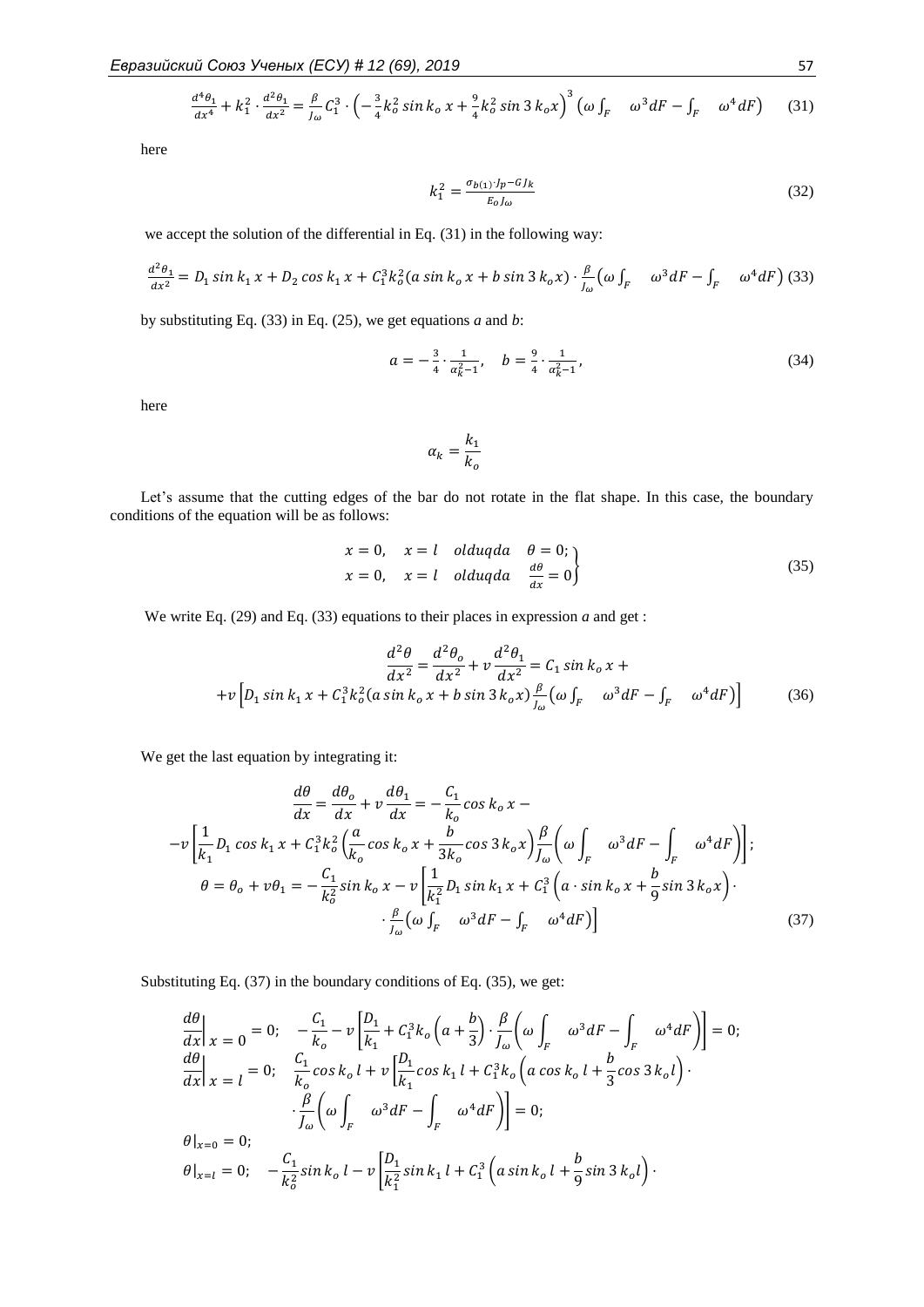$$
\frac{\mathcal{E}\mathsf{spasu\ddot{o}\kappa\ddot{o}\kappa\ddot{o}\kappa\text{d}\kappa\text{d}\kappa\text{d}\kappa\text{d}\kappa\text{d}\kappa\text{d}\kappa\text{d}\kappa\text{d}\kappa\text{d}\kappa\text{d}\kappa\text{d}\kappa\text{d}\kappa\text{d}\kappa\text{d}\kappa\text{d}\kappa\text{d}\kappa\text{d}\kappa\text{d}\kappa\text{d}\kappa\text{d}\kappa\text{d}\kappa\text{d}\kappa\text{d}\kappa\text{d}\kappa\text{d}\kappa\text{d}\kappa\text{d}\kappa\text{d}\kappa\text{d}\kappa\text{d}\kappa\text{d}\kappa\text{d}\kappa\text{d}\kappa\text{d}\kappa\text{d}\kappa\text{d}\kappa\text{d}\kappa\text{d}\kappa\text{d}\kappa\text{d}\kappa\text{d}\kappa\text{d}\kappa\text{d}\kappa\text{d}\kappa\text{d}\kappa\text{d}\kappa\text{d}\kappa\text{d}\kappa\text{d}\kappa\text{d}\kappa\text{d}\kappa\text{d}\kappa\text{d}\kappa\text{d}\kappa\text{d}\kappa\text{d}\kappa\text{d}\kappa\text{d}\kappa\text{d}\kappa\text{d}\kappa\text{d}\kappa\text{d}\kappa\text{d}\kappa\text{d}\kappa\text{d}\kappa\text{d}\kappa\text{d}\kappa\text{d}\kappa\text{d}\kappa\text{d}\kappa\text{d}\kappa\text{d}\kappa\text{d}\kappa\text{d}\kappa\text{d}\kappa\text{d}\kappa\text{d}\kappa\text{d}\kappa\text{d}\kappa\text{d}\kappa\text{d}\kappa\text{d}\kappa\text{d}\kappa\text{d}\kappa\text{d}\kappa\text{d}\kappa\text{d}\kappa\text{d}\kappa\text{d}\kappa\text{d}\kappa\text{d}\kappa\text{d}\kappa\text{d}\kappa\text{d}\kappa\text{d}\kappa\text{d}\kappa\text{d}\kappa\text{d}\kappa\text{d}\kappa\text{d}\kappa\text{d}\kappa\text{d}\kappa\text{d}\kappa\text{d
$$

From the first of the conditions of Eq. (38) we get:

$$
C_1^3 = -\frac{\frac{C_1}{k_0} + v \frac{D_1}{k_1}}{v k_0 \frac{\beta}{f \omega} (a + \frac{b}{3}) \cdot (\omega \int_F \omega^3 dF - \int_F \omega^4 dF)} \tag{39}
$$

Having written the last expression in the place of other conditions of Eq. (38), we obtain the following algebric equations for  $C_I$  and  $D_I$  constants:

$$
\frac{C_1}{k_o} \left( \cos k_o l - \frac{a \cdot \cos k_o l + \frac{b}{3} \cos 3 k_o l}{a + \frac{b}{3}} \right) + v \frac{D_1}{k_1} \left( \cos k_1 l - \frac{a \cdot \cos k_o l + \frac{b}{3} \cos 3 k_o l}{a + \frac{b}{3}} \right) = 0
$$
\n
$$
\frac{C_1}{k_o^2} \left( \sin k_o l - \frac{a \cdot \sin k_o l + \frac{b}{9} \sin 3 k_o l}{a + \frac{b}{3}} \right) + v \frac{D_1}{k_1^2} \left( \sin k_1 l - \frac{a \cdot \sin k_o l + \frac{b}{9} \cos 3 k_o l}{a + \frac{b}{3}} \right) = 0
$$
\n(40)

Making the Eq. (40) system's determinant equal to zero for getting the smallest value of the  $k<sub>1</sub>$ , we obtain the following complex algebraic equations system:

$$
\frac{1}{k_1^2 k_o} \left( \cos k_o l - \frac{a \cos k_o l + \frac{b}{3} \cos 3 k_o l}{a + \frac{b}{3}} \right) \left( \sin k_1 l - \frac{a \sin k_o l + \frac{b}{9} \sin 3 k_o l}{a + \frac{b}{3}} \right) + \frac{1}{k_o^2 k_1} \left( \sin k_o l - \frac{a \sin k_o l + \frac{b}{9} \sin 3 k_o l}{a + \frac{b}{3}} \right) \left( \cos k_1 l - \frac{a \cos k_o l + \frac{b}{3} \cos 3 k_o l}{a + \frac{b}{3}} \right) = 0
$$

Defining the minimum equation for the coefficient  $k_l$  through numerical methods from the last equation and writing it in Eq. (32) we determine the crisis tension  $- \sigma_{b(1)}$  in the first approach:

$$
\sigma_{b(1)} = \frac{k_1^2 E_0 J_\omega + G J_k}{J_p} \tag{41}
$$

Analogically, as described above, by keeping the first two boundaries of the expression  $(a)$  and having written in the differential Eq.  $(23')$  we get appropriate  $k_2 = 2 \pi/l$  coefficient, and the crisis tension  $\sigma_{h(2)}$ according to the  $n = 2$  condition of the small parameter, i.e. due to  $v^2 - a$ . Thus, we determine the crisis tension in the second approximation of thinwalled bar:

$$
\sigma_b^{(II)} = \sigma_{b(0)} + v \sigma_{b(1)} + v^2 \sigma_{b(2)} \qquad (42)
$$

Numerous calculations have shown that, the difference between the sum of the first two limits of Eq. (42) and  $(\sigma_b^{(1)}$  – the first approximation) the second approximation is 1,64%. Therefore we can be satisfied with that the equation can be solved by the solution in the second approach.

#### **CONCLUSION**

The problem of clamping resistance in the centre of the thin-walled open profile bars has been extensively studied. For the first time, the nonlinear elastic property of the material of the bars is taken into

account, in addition, the nonlinear differential equilibrium equation for the determination of crisis tension has been compiled. The smallest parameters method, which is most optimal for determining the crisis tension in the differential equation, has been used. As a result, the complex nonlinear differential equation is divided into several simple linear differential equations and their solution provides the satisfactory results specially in the second approximation.

#### **References**

[1]Vlasov V. Thin-walled elastic beams.2nd ed. Springfield, Va.: National Technical Information Service; 1984.

[2]Peres N, Goncalves R, Camotim D. First-order generalized beam theory for curved thin-walled members with circular axis. Thin-Walled Structures 2016; vol.107: 345-361. DOI: 10.1016/j.tws.2016.06.016

[3]Fouzi MSM. Jelani KM. Nazri NA. Sani MSM. Finite Element Modelling and Updating of Welded Thin-Walled Beam. International Journal of Automotive and Mechanical Engineering 2018; 15(4): 5874-5889. DOI: 10.1007/s40430-018-1475-z

[4]Bebiano R, Eisenberger M, Camotim D, Goncalves R. GBT-Based Buckling Analysis Using the Exact Element Method. International Journal of Structural Stability and Dynamics 2017; 17(10): 17501255. DOI: 10.1142/s0219455417501255

[5]Ronaldo I, Borja. Plasticity. Springer, Berlin; 2013.